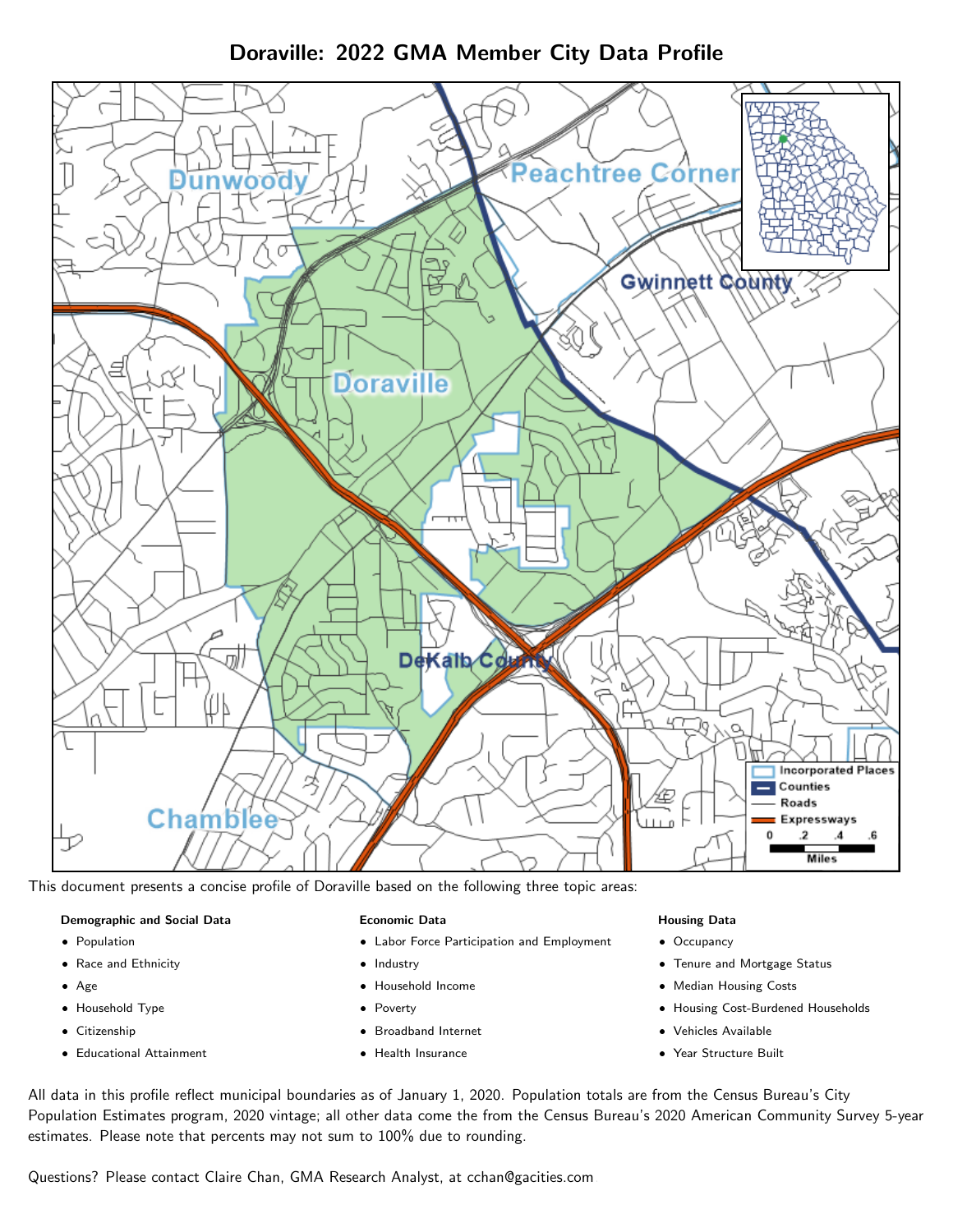# Doraville: Demographic and Social



Age 0% 2% 4% 6% Male **Female** 6% 4% 2% 85 and over 80-84 75-79 70-74 65-69 60-64 55-59 50-54 45-49 40-44 35-39 30-34 25-29 20-24 15-19 10-14 5-9 Under 5

**Citizenship** 



Source: American Community Survey, 2020 5-year estimates, table B05002 Source: American Community Survey, 2020 5-year estimates, table B15002

#### Race and Ethnicity



Source: U.S. Census Bureau, City Population Estimates, 2020 vintage Source: American Community Survey, 2020 5-year estimates, table B03002

## Household Type



Source: American Community Survey, 2020 5-year estimates, table B01001 Source: American Community Survey, 2020 5-year estimates, table B11001

### Educational Attainment



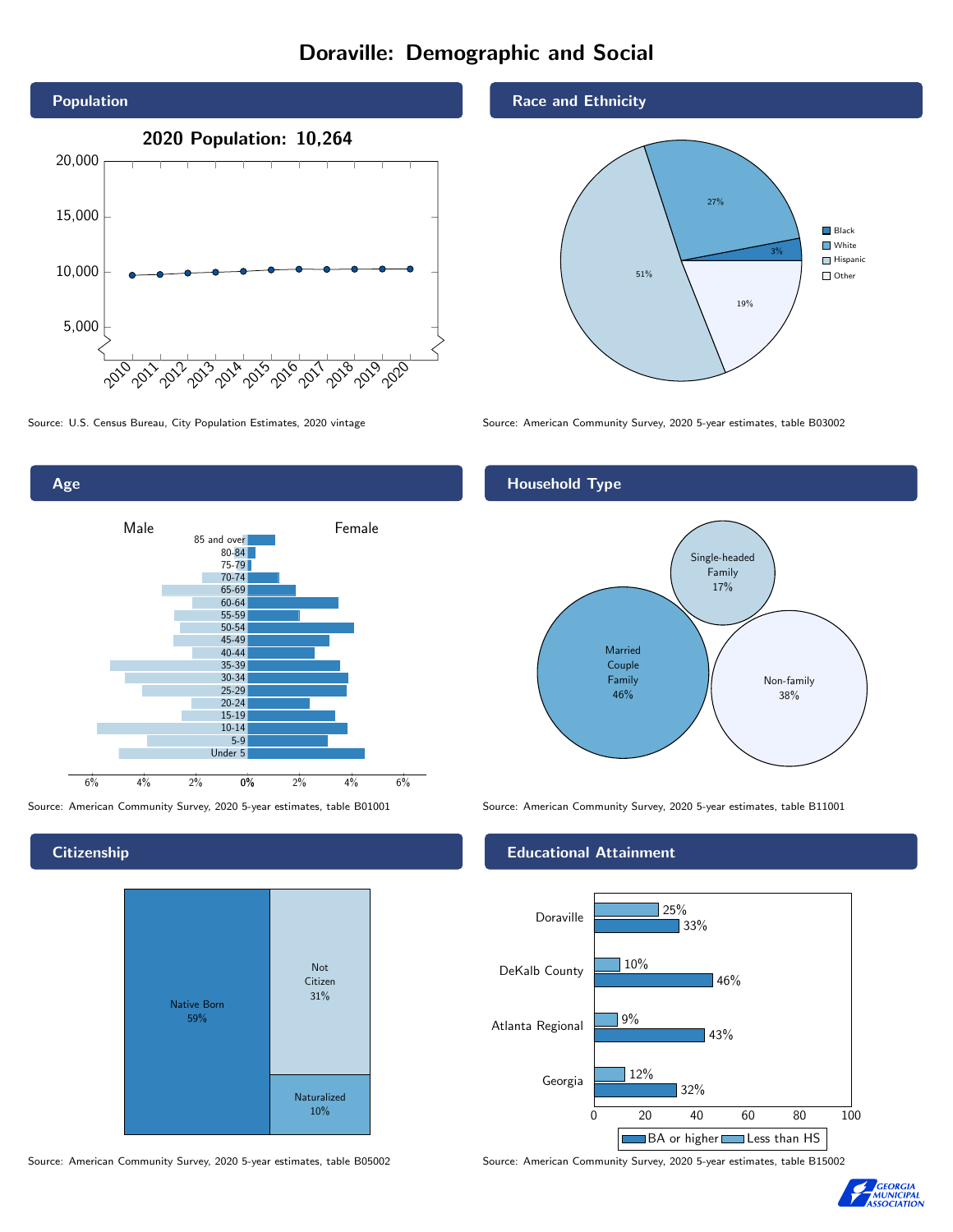# Doraville: Economic



Source: American Community Survey, 2020 5-year estimates, table B23001 Note: Unemployment rate is based upon the civilian labor force.



Source: American Community Survey, 2020 5-year estimates, tables B19013 and B19025 Source: American Community Survey, 2020 5-year estimates, table B17010



Source: American Community Survey, 2020 5-year estimates, table B28002 Source: American Community Survey, 2020 5-year estimates, table B18135

Industry

| Agriculture, forestry, fishing and hunting, and mining      | $0\%$ |
|-------------------------------------------------------------|-------|
| Construction                                                | 15%   |
| Manufacturing                                               | 6%    |
| <b>Wholesale Trade</b>                                      | 3%    |
| Retail Trade                                                | 10%   |
| Transportation and warehousing, and utilities               | 5%    |
| Information                                                 | 3%    |
| Finance and insurance, real estate, rental, leasing         | $4\%$ |
| Professional, scientific, mgt, administrative, waste mgt    | 22%   |
| Educational services, and health care and social assistance | 14%   |
| Arts, entertainment, recreation, accommodation, food        | 10%   |
| service                                                     |       |
| Other services, except public administration                | $7\%$ |
| Public administration                                       | 3%    |

Source: American Community Survey, 2020 5-year estimates, table C24030

## Poverty



# **Health Insurance**